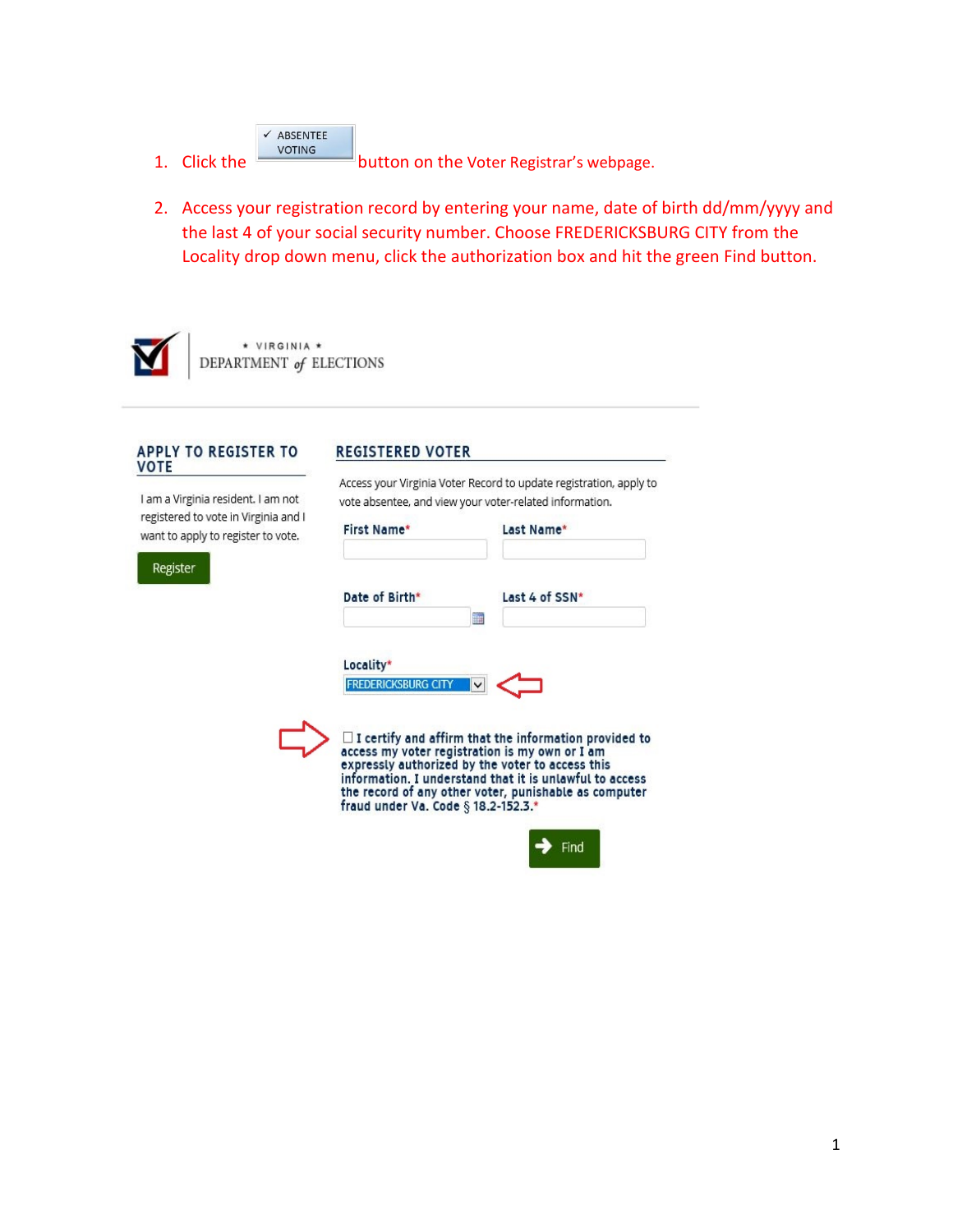| * VIRGINIA *<br>DEPARTMENT of ELECTIONS |                                 |  |
|-----------------------------------------|---------------------------------|--|
| <b>Back to Search</b>                   |                                 |  |
| <b>Voter Information</b>                |                                 |  |
| Voter Name:                             | CLAUDIA ELIZABETH HERZOG        |  |
| <b>Voter Number:</b>                    | 801019735                       |  |
| Status:                                 | Active                          |  |
| Date of Status:                         | 10/03/2005                      |  |
| <b>Residential Address:</b>             | Fredericksburg, VA 224013400    |  |
| Locality:                               | <b>FREDERICKSBURG CITY</b>      |  |
| Precinct:                               | 201 - PRECINCT 1 - DISTRICT TWO |  |
| <b>Precinct Code:</b>                   | 0201                            |  |
|                                         |                                 |  |

3. Your Voter Information is displayed. Click the "I want to apply for absentee voting" box at the bottom of page and hit the continue button.





# 4. Confirm your residency and click the Next button.



\* VIRGINIA \* DEPARTMENT of ELECTIONS

LOG OFF

### CLASSIFICATION

### What is your residency status? \*

I am residing in the U.S. and am a legal Virginia resident.

O I live outside the U.S. and Virginia was my last U.S. residence.





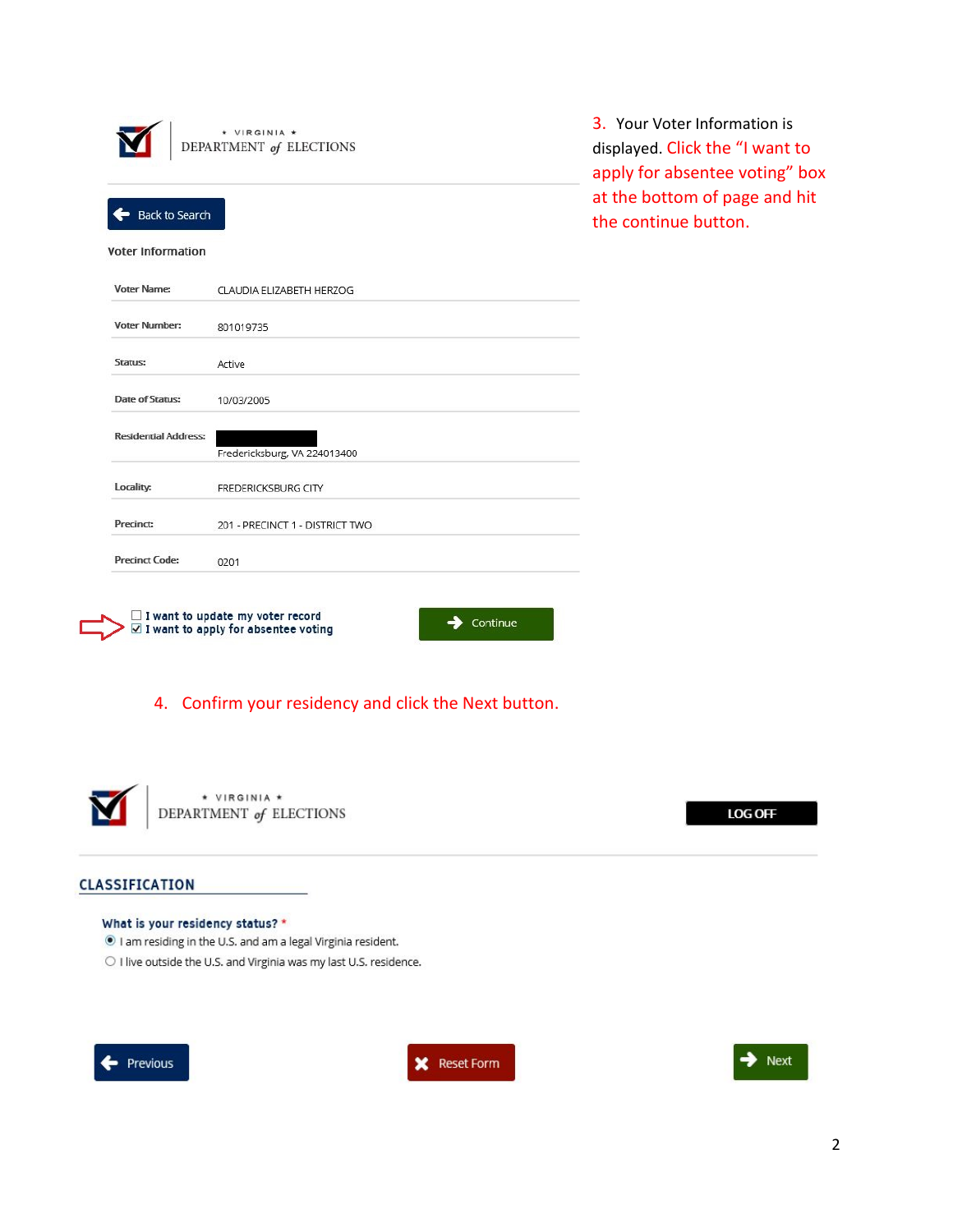5. Confirm if you are a spouse of or an active member of the Military, click Next.



6. Choose and Absentee Option: YOU MUST CHOOSE THE 1<sup>st</sup> OPTION. Click next.



# Absentee

#### Choose an Absentee Option

I have a reason or condition that prevents me from going to the polls on Election Day.

O I am unable to go in person to the polls on election day because of my disability or illness and am likely to remain disabled or ill for the rest of t year.

O I do not need to vote absentee.





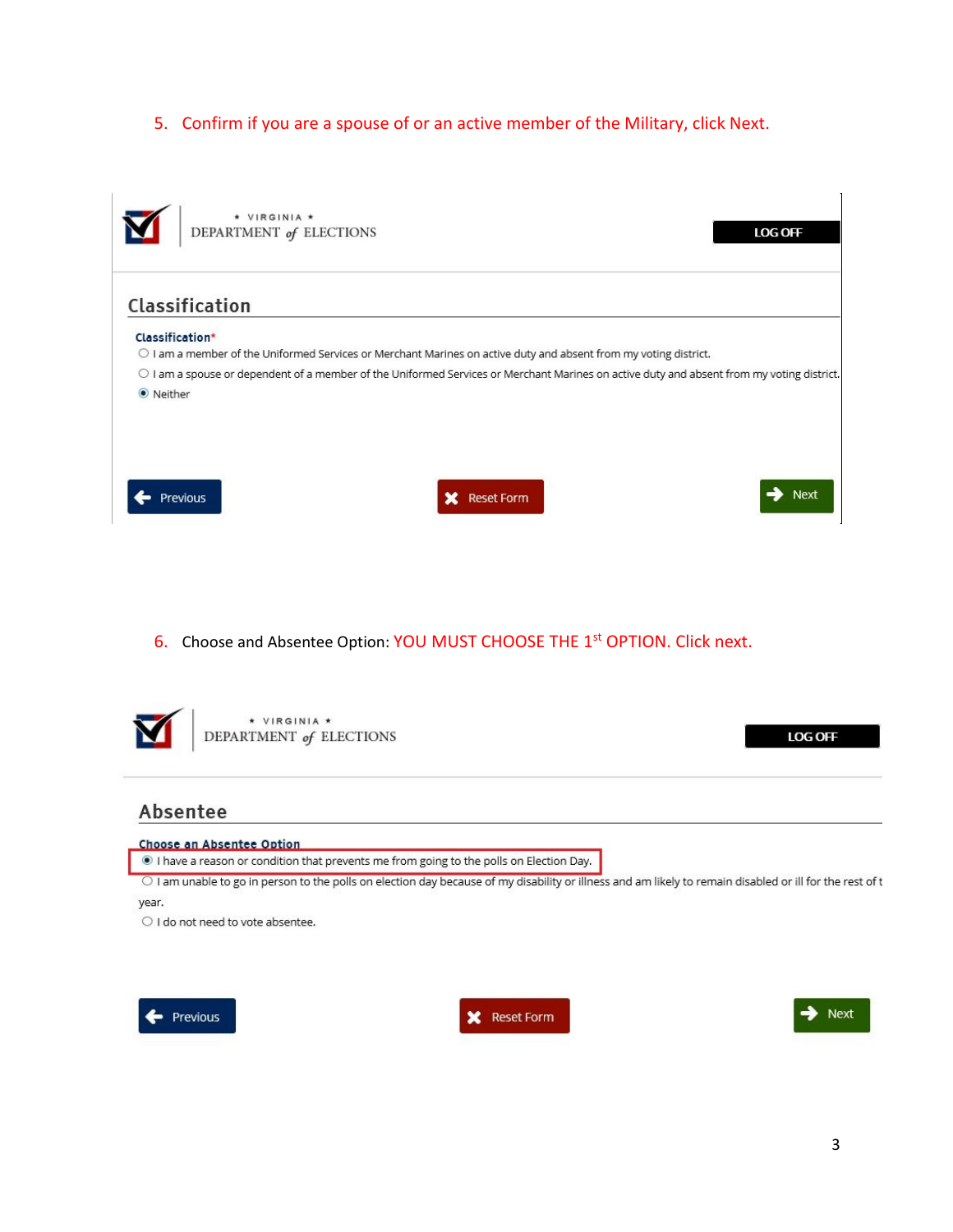7. Choose the "2020 MAY CITY GENERAL" Election, and the Absentee Ballot Reason "MY DISABILTIY OR ILLNESS", click the green Next button at bottom right of page.



\* VIRGINIA \* DEPARTMENT of ELECTIONS

# Absentee

### Choose an Election\*

- 2020 May City General
- O 2020 June Democratic Primary
- O 2020 November General
- 2020 June Republican Primary

### Choose an Absentee Ballot Reason\*

- O Student attending college or university outside of locality of residence in Virginia
- O Spouse of student attending college or university outside locality of residence in Virginia
- O Business outside County/City of residence on election day
- $\bigcirc$  Personal business or vacation outside County/City of residence on election day
- O I am working and commuting to/from home for 11 or more hours between 6:00 AM and 7:00 PM on election day
- O I am a first responder (member of law enforcement, fire fighter, emergency technician, search and rescue) · My disability or illness
- O I am primarily and personally responsible for the care of a disabled/ill family member confined at home
- $\bigcirc$  My pregnancy
- 8. Where to send my ballot, click box only if you want your ballot delivered to an address different than the one shown on your Voter information page #3. Click next.



\* VIRGINIA \* DEPARTMENT of ELECTIONS

### Where to send my ballot

 $\Box$  I would like my ballot delivered to a different address than my residence.

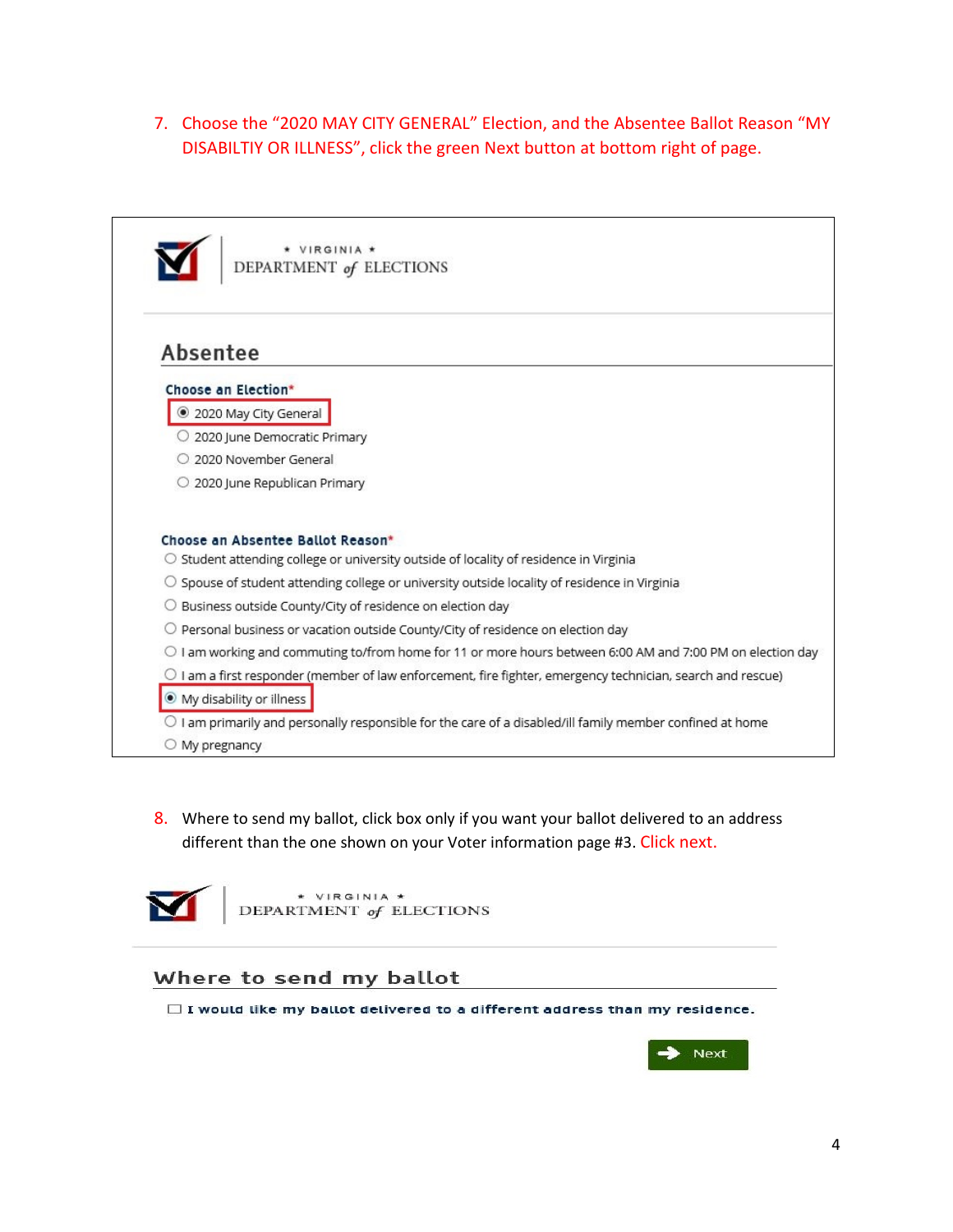.

### 9. **Contact info is optional**.



LOG OFF

# **Contact Information**

| <b>Contact Information</b><br><b>Phone Number</b> |                                                                                                                                                               |
|---------------------------------------------------|---------------------------------------------------------------------------------------------------------------------------------------------------------------|
| <b>Email Address</b>                              |                                                                                                                                                               |
| <b>Additional Information</b><br>Assistance:      |                                                                                                                                                               |
| ballot).                                          | □ I need assistance in completing my ballot due to a disability, blindness, or inability to read or write, (If checked, assistance form will be provided with |





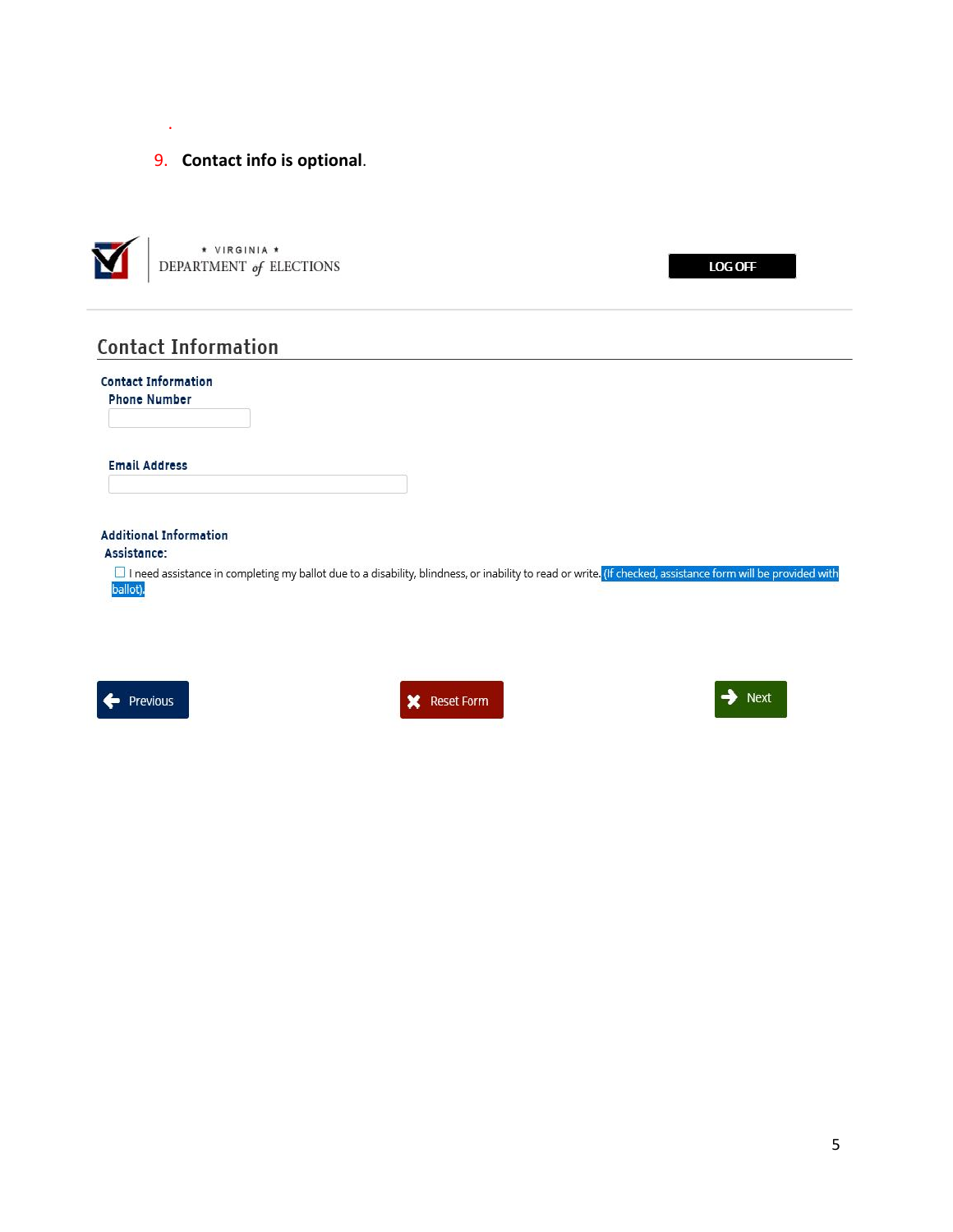# 10. Click I CONSENT, enter your full SSN and your Customer Identifier number (from your driver's license) and click Next.

# **Electronic Signature**

### **DMV Number Consent**

To apply online for absentee voting, the Department of Motor Vehicles (DMV) must send the Virginia Department of Elections an electronic copy of the signature from your driver's license or state identification card. If you do not provide your full SSN and DMV ID and click "I Consent" below, you can continue to fill out this form, print it, sign it, and mail it to your General Registrar.

### Do you consent to the use of your DMV signature for voting?\*

OI Consent **OI** Decline

OI do not have a Virginia Identifier or Customer #

Social Security Number\*



Virginia DMV Identifier or Customer Number\*



Virginia DMV Card Examples